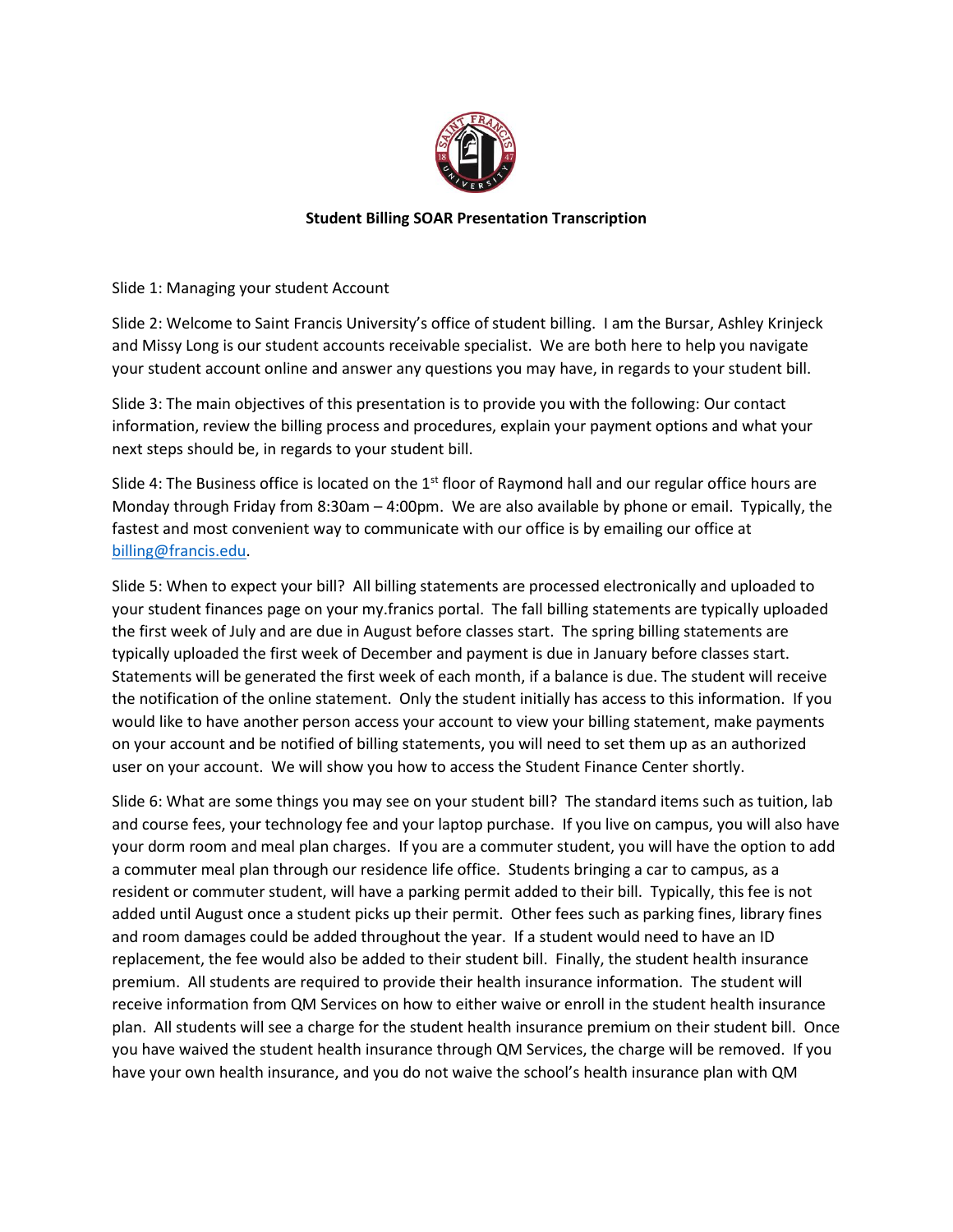Services, you will automatically be enrolled in the plan and the charge will not be removed. So keep an eye out for any emails or mailing from QM Services to complete this process.

Slide 7: Navigating your student account. To access and manage your student billing account, you'll need to log into your my.francis account. Once you are logged in, click on the My Bill/FinAid icon. This will take you to your Student Finances page.

Slide 8: The Student Finance page there are three main sections, in regards to student billing. The first section displays your current balance on your account. This balance may be different than your statement balance due to other adjustments that may have been posted to your account since the last statement was generated. The second section is how you can view all current transactions on your student account. If you recently had and adjustment to your account or want to verify a recent payment, you can click on the link 'View My Current Student Account Transactions.' This link will generate a PDF document of your account in real time and display all of your account transactions. Since it is in PDF form, you can then save it to your computer or print it out. This way, you can always have up to date information in regards to the transactions on your account. The third section is how to access your Student Finance Center. These links will allow you to view your bill, pay your bill online, sign up for a monthly payment plan, sign up for e-refunds, and add additional user to your account.

Slide 9: This is your Student Finance Center main page. You will see in the middle of the page, the two icons to sign up for e-refunds or grant access to another user, such as a parent or guardian. E-refunds are the fastest way to receive your money if there is a credit on your account. At any time, if you have excess funds on your account due to an overpayment or extra loan funds and you are signed up to receive e-refunds, the refund will be direct deposited into the bank account you have set up. To grant someone access to your account, you will fill out the information for the person you want to grant access to and they will receive a confirmation email to complete the process. There is also the option to make online payments. When you click on the 'Make a student account payment' button, you will have the option to make a credit card payment or an ACH payment from your checking account. The ACH payment option does not have any service fees. The credit card option has a service fee of 2.75% of the balance you are charging.

Slide 10: If you are not a student, and you have been given access as an authorized user, you will go to the my.francis.edu page, however, you will not log in at the top of the page. Instead, you will click on the Parents tab.

Slide 11: The parents page will open and you will click on 'View/Pay My Student Bill.'

Slide 12: This link will bring you to the same student finance center page to access the statement and make online payments.

Slide 13: Payment options. The most convenient form of payment is the online payment options. The payment plan will be active online starting in July. This will align with when you receive your bill at the beginning of July. The payments are then spread out from August through December. If you want a payment plan for the spring term, you would sign up for the spring payment plan in December when your spring billing statement is uploaded to your account. The spring payment plan runs from January through May. There is a \$35 set up fee for each payment plan you sign up for, however, it allows you to spread the payments of your student bill out over the course of the semester without accruing late fees.